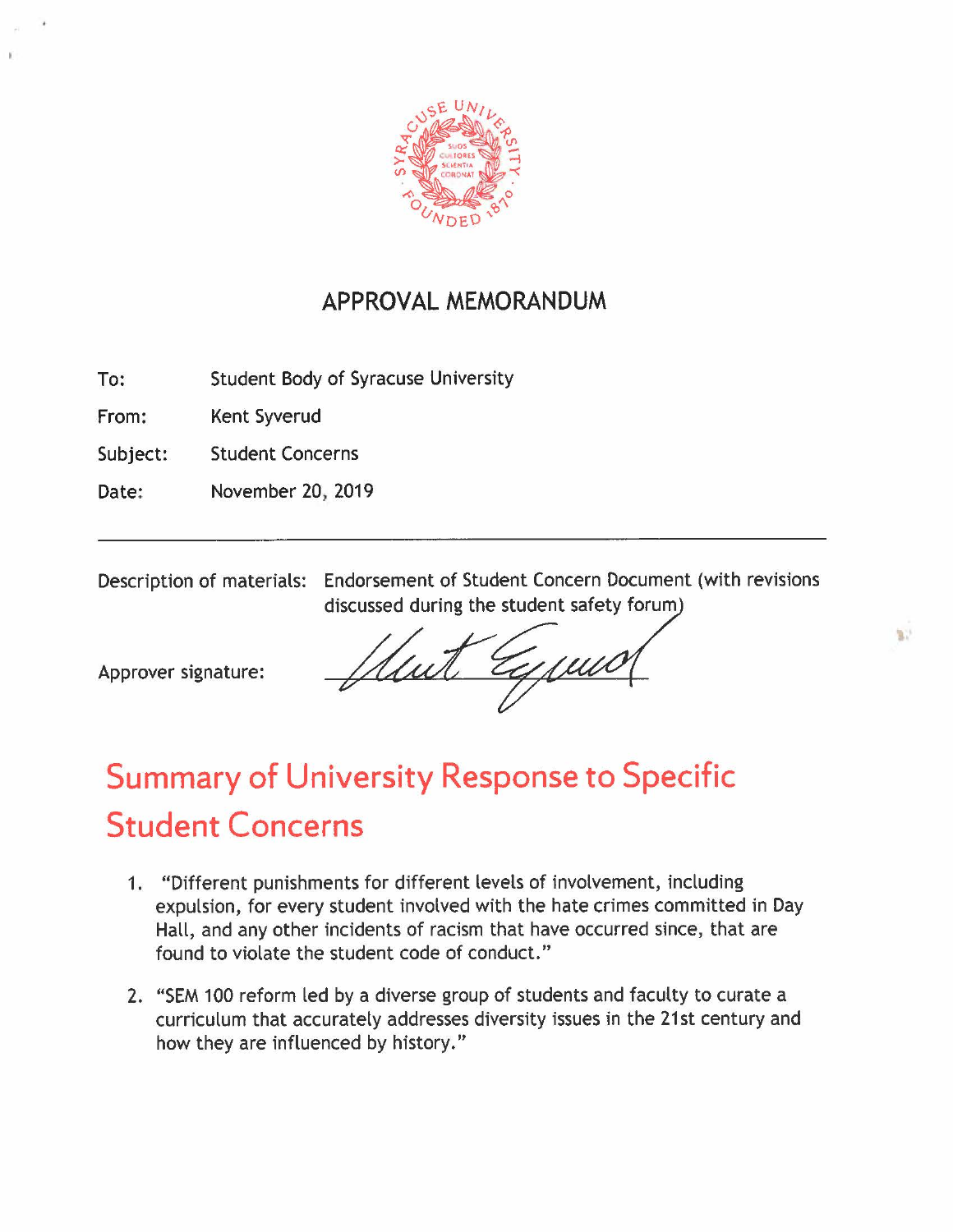3. "Institute a clause in new faculty and staff contracts that requires mandatory diversity trainings, as well as new diversity hires. Current faculty and staff who are not tenured should have to attend new diversity trainings."

..

- 4. "The university agrees that there will be no consequences or sanctions arising for students who are participating in the sit in as a result of their participation in the sit in."
- 5. "We would like to engage with the administration to strengthen or clarify the current anti-harassment policy regarding the use of abusive, threatening, or harassing hate speech to deliver the message that targeted use of hate speech is unacceptable."
- 6. "A housing portal (such as My College Roomie or Roomsync) should be implemented as an option in the roommate selection process to allow future residents to choose a roommate based on mutual interests and identities, as well as the expansion and promotion of multicultural learning communities (LCs) to more residence halls on campus, including upper division and mixedpopulation communities."
- 7. "The Chancellor will strongly urge the Board of Trustees to cGreate an open forum for students to share their student experience and express the expectations of their university to the Board of Trustees of Syracuse University. This forum should be held twice a year, along with monthly updates written by students for Trustees."
- 8. "In order for the Office of Student Living to properly implement housing changes, OSL should be allocated more funding for RA training, programming and other multicultural events."
- 9. "Agree to hire more counselors that better represent all marginalized identities on campus and more counselors with language fluency before the Fall 2020 semester begins, allow students to select their own counselor and enhance any current diversity & inclusion training, mandatory for both new and current counselors."
- 10. "Agree to the development of a building for multicultural offices, including scholarship offices, organizations, and programs, moving the existing offices for students of color to this new location. This building should exist as a headquarters for these programs and offices; however, we would like to see these offices and programs represented across campus."